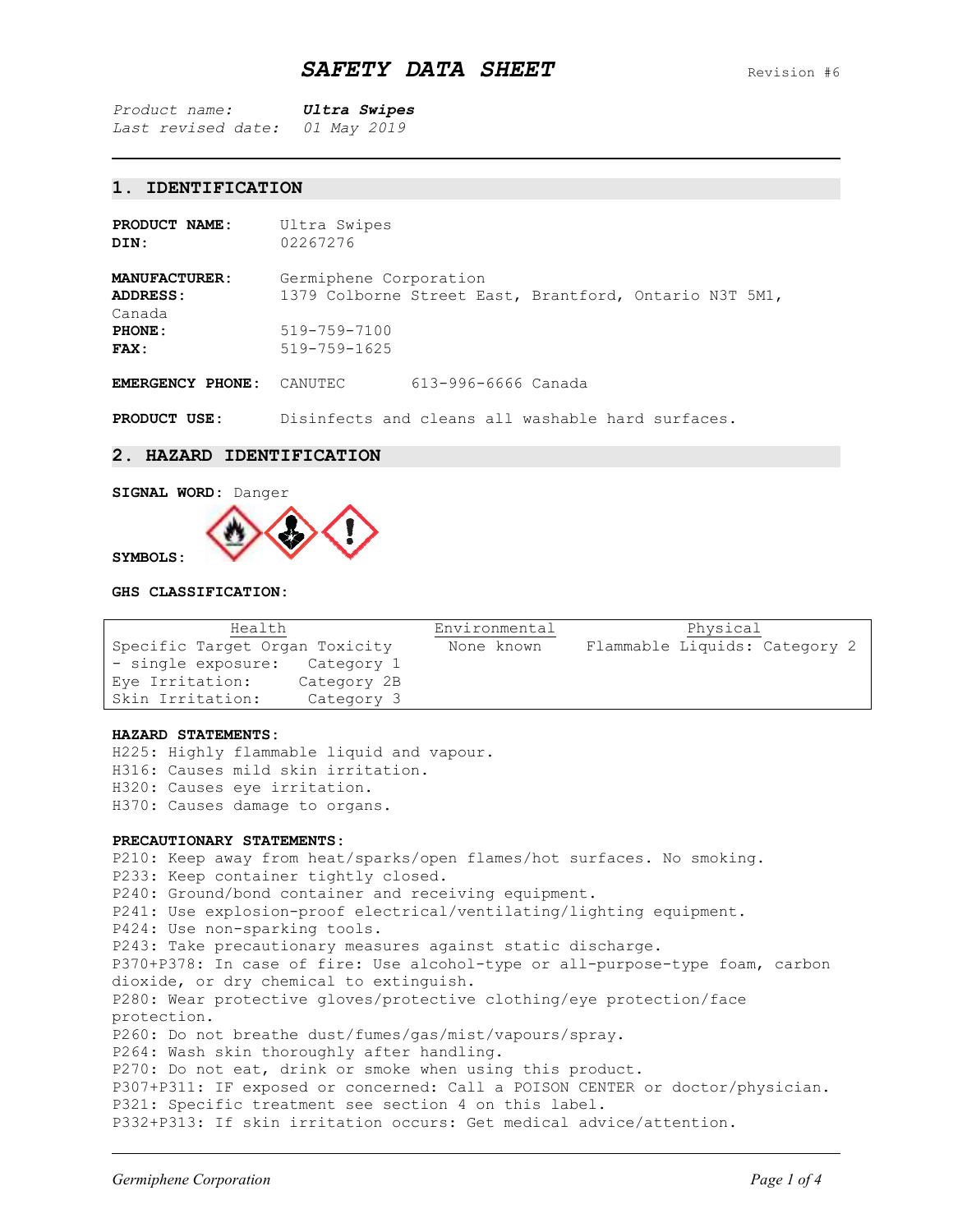| Product name: |  | Ultra Swipes |  |
|---------------|--|--------------|--|
|               |  | - - - -      |  |

*Last revised date: 01 May 2019*

IF IN EYES: Rinse cautiously with water for several minutes. Remove contact lenses, if present and easy to do. Continue rinsing. P337+P313: If eye irritation persists: Get medical advice/attention. P405: Store locked up. P501: Dispose of contents/container in accordance with local/regional/national/international regulations.

## **3. COMPOSITION / INFORMATION ON INGREDIENTS**

| INGREDIENT:    | CAS No:       | 8 wt | Hazards (GHS Category)              |
|----------------|---------------|------|-------------------------------------|
| Ethyl Alcohol  | $64 - 17 - 5$ | 79%  | Flammable Liquids (C 2)             |
|                |               |      | Skin Irritation (C 2)               |
|                |               |      | Eye Irritation (C 2B)               |
|                |               |      | Specific Target Organ Toxicity -    |
|                |               |      | single exposure (C 3)               |
| O-Phenylphenol | $90 - 43 - 7$ | 0.1% | Acute Oral Toxicity (C 5)           |
|                |               |      | Skin Irritation (C 2)               |
|                |               |      | Eye Irritation (C 2A)               |
|                |               |      | Specific Target Organ Toxicity -    |
|                |               |      | single exposure, respiratory system |
|                |               |      | (C <sub>3</sub> )                   |
|                |               |      | Acute aquatic toxicity (C 1)        |

## **4. FIRST AID MEASURES**

| EYES:               | Wash eyes with plenty of water for 20 minutes, holding<br>eyelids open. Seek medical attention immediately.                                                                                                                                                                        |
|---------------------|------------------------------------------------------------------------------------------------------------------------------------------------------------------------------------------------------------------------------------------------------------------------------------|
| SKIN:               | Flush contaminated area with water for at least 20<br>minutes. If irritation occurs, seek medical attention.                                                                                                                                                                       |
| INGESTION:          | Do not induce vomiting. Give 2 glasses of water to drink<br>and call a physician immediately. Do not give anything<br>by mouth if person is unconscious or convulsing.                                                                                                             |
| INHALATION:         | Remove victim to fresh air. Artificial respiration<br>should be given if breathing has stopped and<br>cardiopulmonary resuscitation if the heart has stopped.<br>Oxygen may be given if necessary. Seek medical attention<br>immediately.                                          |
| NOTES TO PHYSICIAN: | Symptoms of ethanol intoxication vary with the alcohol<br>level of the blood. The unabsorbed ethanol should be<br>removed by gastric lavage after intubating the patient<br>to prevent aspiration. Avoid the use of depressant drugs<br>or the excessive administration of fluids. |

## **5. FIREFIGHTING MEASURES**

| <b>FLAMMABILITY:</b>    | Yes.                                                                             |
|-------------------------|----------------------------------------------------------------------------------|
| <b>COMBUSTIBLE:</b>     | Yes.                                                                             |
| CONDITIONS OF IGNITION: | Heat, sparks, open flame.                                                        |
| MEANS OF EXTINCTION:    | Alcohol-type or all-purpose-type foams,                                          |
|                         | carbon dioxide or dry chemical.                                                  |
|                         | <b>UNUSUAL FIRE AND EXPLOSION HAZARDS:</b> Flammable traveling vapours form from |
|                         | this product and may be ignited by static                                        |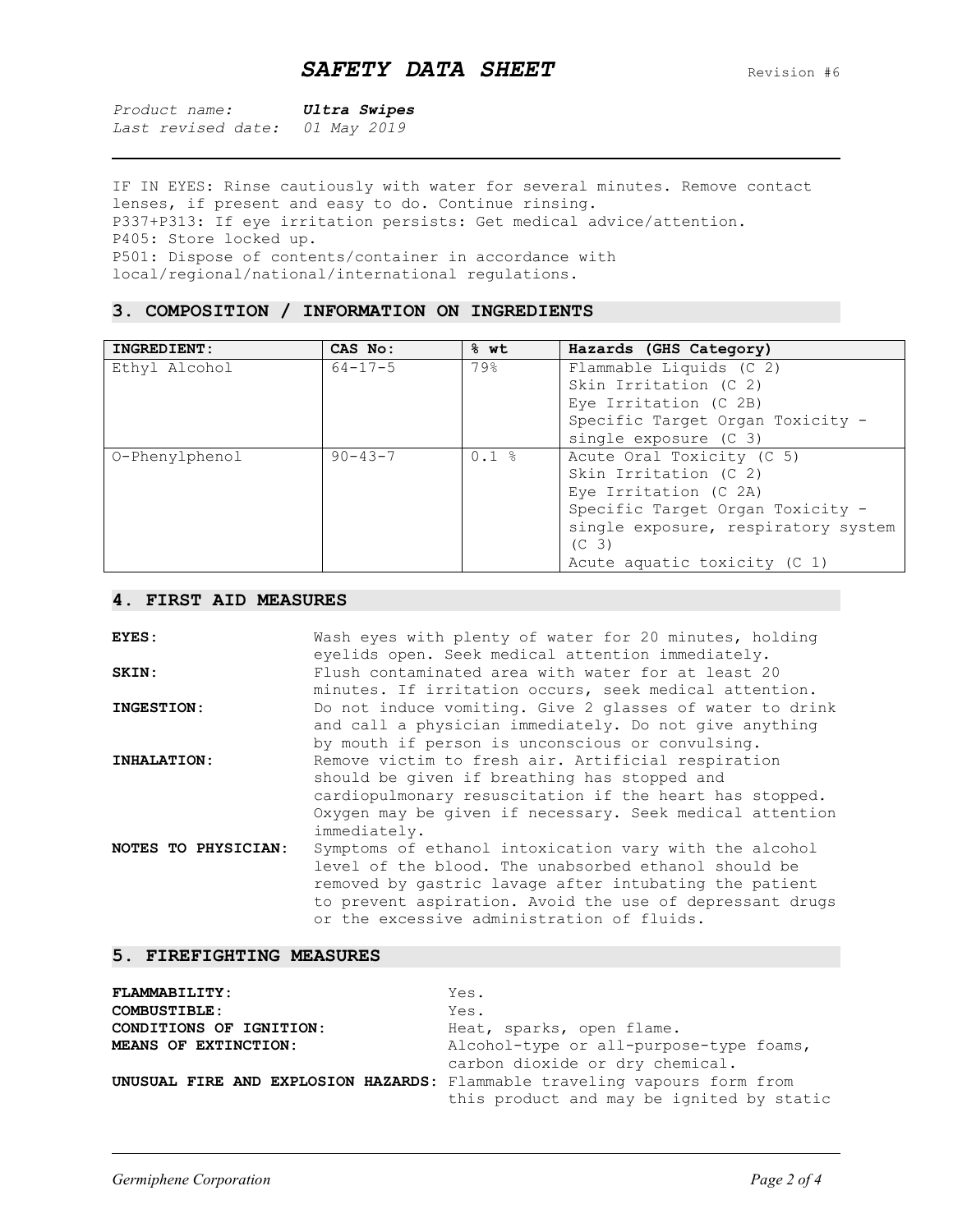*Product name: Ultra Swipes Last revised date: 01 May 2019*

discharges or other ignition sources at locations distant from handling point.

#### **WHMIS CLASS B:** Yes.

#### **6. ACCIDENTAL RELEASE MEASURES**

Contain spilled material. Provide adequate ventilation and protective equipment. Remove sources of heat, sparks or flames. Spill should be collected in suitable containers or absorbed on a suitable absorbent material for subsequent disposal.

### **7. HANDLING AND STORAGE**

Keep away from heat, sparks and flames. Keep container closed when not in use. Take precautions to prevent static electricity build-up when transferring contents. Store locked up.

### **8. EXPOSURE CONTROLS / PERSONAL PROTECTION**

| <b>VENTILATION:</b>     | Local ventilation is recommended when handling.                                    |
|-------------------------|------------------------------------------------------------------------------------|
| RESPIRATORY PROTECTION: | None required.                                                                     |
| EYE PROTECTION:         | Yes. Chemical splash goggles.                                                      |
| SKIN PROTECTION:        | Yes. Neoprene, butyl or natural rubber protective                                  |
|                         | gloves and protective clothing.                                                    |
|                         | $A$ munn po $A$ mn $A$ mitum $A$ r $A$ mutu $A$ $A$ p n $A$ utuum, Nasa saasi saal |

**OTHER PROTECTIVE CLOTHING OR EQUIPMENT:** None required.

#### **9. PHYSICAL AND CHEMICAL PROPERTIES**

| <b>APPEARANCE:</b>       | Clear colourless volatile liquid |
|--------------------------|----------------------------------|
| ODOUR:                   | Alcohol                          |
| PHYSICAL STATE:          | Liquid                           |
| pH :                     | $6.50 - 8.50$                    |
| <b>BOILING POINT:</b>    | N/Av                             |
| FREEZING POINT:          | N/Av                             |
| <b>EVAPORATION RATE:</b> | N/Av                             |
| SPECIFIC GRAVITY:        | $0.82 - 0.86$                    |
| <b>VISCOSITY:</b>        | N/Av                             |
| VAPOUR PRESSURE (mmHq):  | N/Av                             |
| SOLUBILITY:              | N/Av                             |
| <b>FLASH POINT:</b>      | 16 °C                            |

## **10. STABILITY AND REACTIVITY**

STABILITY: Yes. **CONDITIONS TO AVOID (STABILITY):**  $N/AV$ **INCOMPATABILITY (MATERIALS TO AVOID):** Oxidizing materials. **HAZARDOUS DECOMPOSITION PRODUCTS:** Will not occur. REACTIVITY CONDITIONS: High temperature.

#### **11. TOXICOLOGICAL INFORMATION**

**Ethyl Alcohol** Oral rat LD50 7060 mg/kg Inhalation rat LC50 20 000 ppm